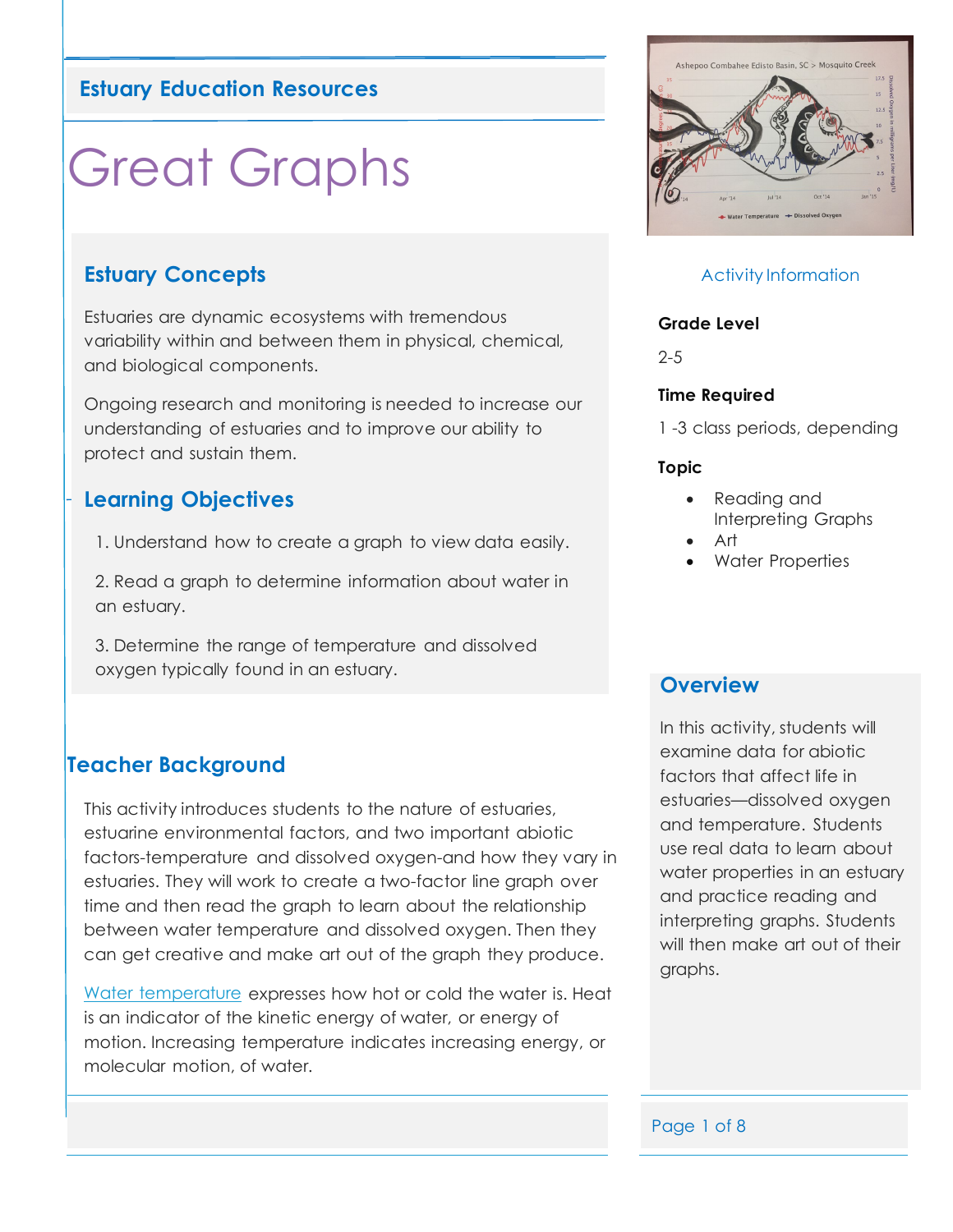SWMP measures water temperature using a thermistor, a metallic device that undergoes a predictable change in resistance in response to temperature changes. This resistance is measured and converted to a temperature reading in Celsius, Fahrenheit, or Kelvin.



Water temperature has many important effects on the biological, physical, and chemical aspects of aquatic environments. Warmer temperatures equal more growth and reproductive activity for plants and animals. This growth causes

plants and animals to use more dissolved oxygen at warmer temperatures. Water temperature also has a huge impact on water density, which affects the physical aspects of water. Water at higher or lower temperatures will float on top of water that is 4 degrees Celsius. This is why ice floats. From a chemical aspect, water temperature affects the solubility of dissolved gases, including dissolved oxygen. Colder water holds more dissolved oxygen than warmer water.

[Dissolved oxygen](https://coast.noaa.gov/estuaries/science-data/) is the amount of oxygen dissolved in the water. It is the oxygen that aquatic plants and animals use to live. Dissolved oxygen is often called DO for short. SWMP uses a membrane-covered dissolved oxygen monitoring probe. Dissolved oxygen diffuses across the membrane and reacts with the probe surface. The amount of oxygen that diffuses across the membrane is measured and converted into a DO reading. Just as humans need air to breathe, aquatic organisms need dissolved oxygen to live. Fish, invertebrates, bacteria, and plants all need dissolved oxygen for respiration. Dissolved oxygen is also needed for the decomposition of organic matter.

# **Teacher Preparation**

 This activity can be done with water quality data from any of the 29 Reserves around the country. Familiarize yourself with the [online graphing tool](http://cdmo.baruch.sc.edu/dges/) before you work with your students to use it. Depending on your students' ability, you can use one or all three student worksheets with included graphs to help them read and interpret it, or help them through creating the graph themselves and interpreting the results using the discussion questions.

Page 2 of 8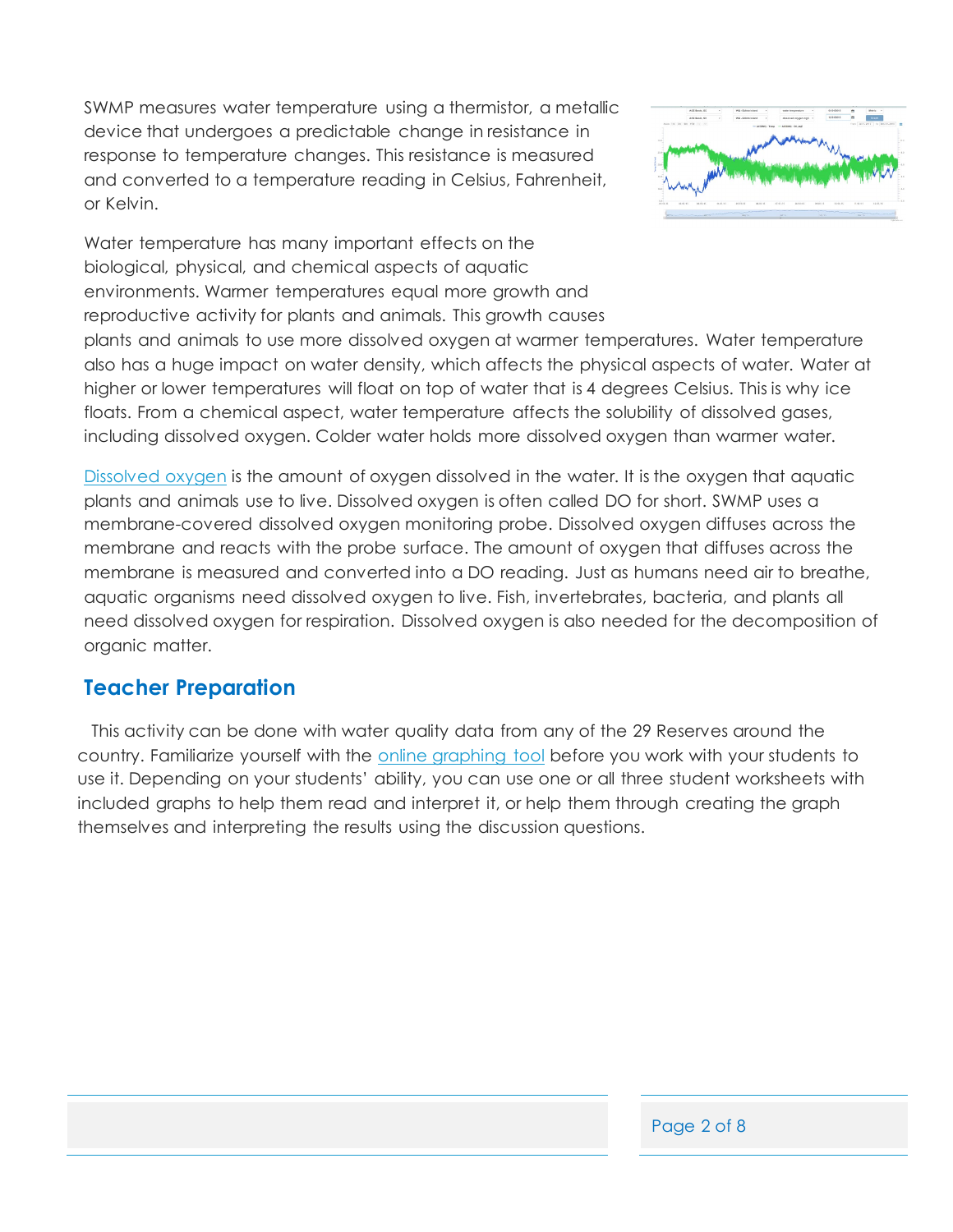# **Procedure or Activity Steps**

- 1. You can create a graph on the SMARTboard with your students, they can work in teams of two to three, or individually. Have printed copies of the graphs for the art activity at the end. To print the graphs, click on the four lines on the right side of the graph. You can save the image as a .png or .jpeg or print it there.
- 2. Give students a specific Reserve site, time range, and water quality parameters to graph as a way of practice with the **[online](http://cdmo.baruch.sc.edu/dges/)  [graphing tool](http://cdmo.baruch.sc.edu/dges/)**. Suggestion: ACE Basin Reserve, Edisto Island Water Quality Site, Water Temperature from January 1-December 31 of any year.
- 3. Follow the discussion questions to work through reading the graph and determining what it tells you about the relationship between water temperature and dissolved oxygen.

4. Give students a specific Reserve site, time range, and water quality parameters to graph as a way of practice with the [online graphing](http://cdmo.baruch.sc.edu/dges/) 

## **Materials Needed**

- **How to Access SWMP data**
- **Discussion Questions**
- **Computer**
- **Printer**
- **Markers or colored pencils**

[tool.](http://cdmo.baruch.sc.edu/dges/) Suggestion: ACE Basin Reserve, Edisto Island Water Quality Site, Dissolved Oxygen (mg/l) from January 1-December 31 any year.

5. Now create a two-line graph by choosing water temperature and dissolved oxygen on the same graph for the same year as before. To print the graphs, click on the four lines on the right side of the graph. You can save the image as a .png or .jpeg or print it there.

6. Let them draw a picture (maybe a fish or crab) using the two lines of the graph and color in their estuary animal graph art.

#### **Extension**

Students can spend some time learning about the various [water quality parameters](https://coast.noaa.gov/estuaries/science-data/) measured at each Reserve. In addition to learning about the parameters and how they are measured students could explore the various tools used in measuring. A Jigsaw is a great strategy for teachers to use to promote student experts. This should inspire students to ask questions about why these parameters are measured and how changes may change throughout the year. This activity is a great extension to move into critical thinking exercises as students begin to develop questions and ideas about the possible causes for water quality differences between Reserve estuaries and even within an estuary.

Page 3 of 8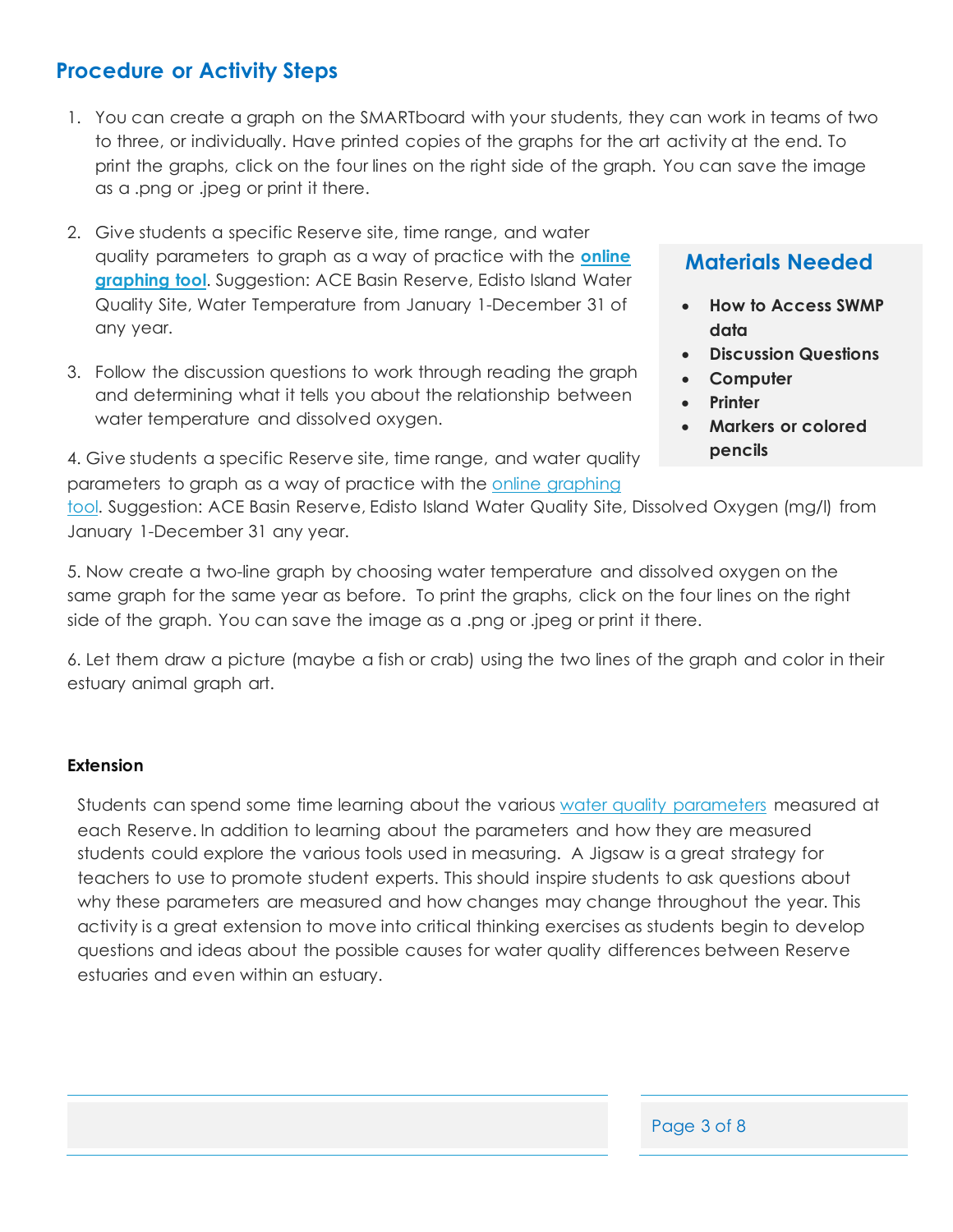# **Discussion Questions with Answers:**

#### **Temperature Graph: This is a water temperature graph for a whole year. We measure water quality every 15 minutes all day, every day with a meter that stays out in the water all the time.**

- 1. Look at the y-axis of the graph, what is the title? (Temperature)
- 2. What units are used to measure temperature in this graph? (Celsius)
- 3. Look at the x-axis of the graph, what does it say? (Date)
- 4. What is the time range on this graph? (January 1-December 31 one year)
- 5. When do you expect the coldest water temperatures to be? (winter) Does this graph show that? (yes) What was the coldest temperature this year? (varies depending on year)
- 6. What date had the highest water temperature for the year? (varies by year probably July or August) Does this make sense? (yes)
- 7. Did the temperature ever go up and then down again throughout the year? (yes, water temperature fluctuates with air temperature and weather)



**Dissolved Oxygen Graph: This is a dissolved oxygen graph for a whole year. We measure water quality every 15 minutes all day, every day with a meter that stays out in the water all the time. Dissolved Oxygen is necessary for all animals with gills that live in the water, like fish, crabs, and shrimp.** 

- 1. Look at the y-axis of the graph, what is the title? (Dissolved Oxygen)
- 2. What units are used to show dissolved oxygen? (mg/l)
- 3. Look at the x-axis of the graph, what does it say? (Date)
- 4. What is the time frame shown in this graph? (Jan. 1-Dec. 31, one year)
- 5. During what time of year does this graph show the lowest dissolved oxygen? (Summer) What is the lowest level of dissolved oxygen? (varies with year)
- 6. During what time of year does this graph show the highest dissolved oxygen? (winter) What is the highest level of dissolved oxygen? (varies with year)
- 7. Did the dissolved oxygen ever go up and then down again throughout the year? (yes, dissolved oxygen fluctuates throughout the year with the weather, especially the water temperature)
- 8. Animals get stressed when dissolved oxygen going below 4 mg/l for too long. Did the dissolved oxygen level ever go below 4mg/l? On what dates?

Page 4 of 8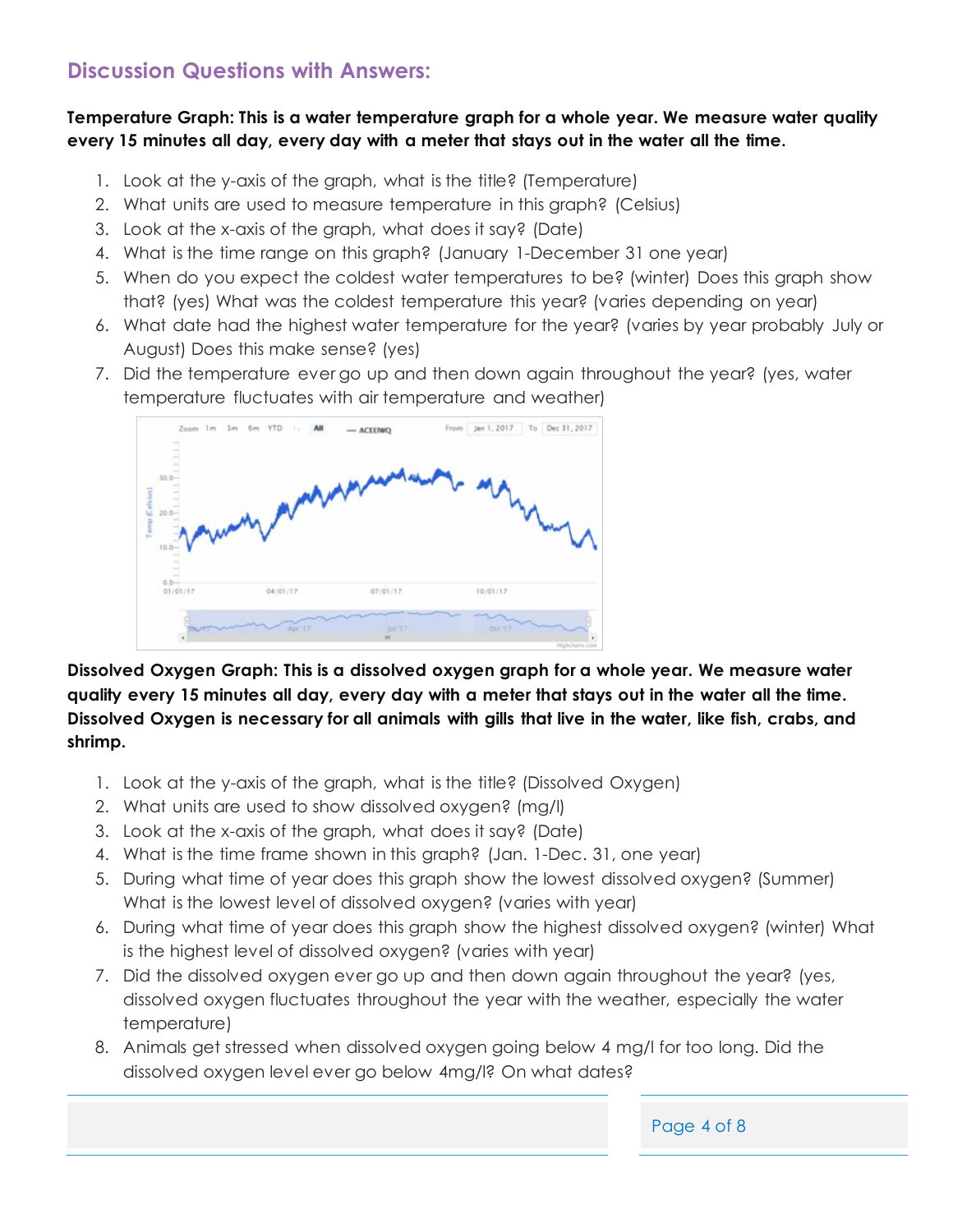9. What do you think estuary animals do during this time? (answers can vary) (they move or gulp air or use other adaptations)



#### **Temperature and Dissolved Oxygen on one graph:**

Now notice there are TWO y-axes!

- 1. On the x-axis, what is the graph showing? (date) What time frame is shown on this graph? (one whole year)
- 2. On the left, what water factor is the graph showing? (temperature) What color is the axis title and the line on the graph? (blue)
- 3. On the right, what water factor is the graph showing? (dissolved oxygen) What color is the axis title and the line on the graph? (green)
- 4. When the temperature is low, what happens to dissolved oxygen? (It is high)
- 5. When temperature is high, what happens to dissolved oxygen? (It is low)
- 6. What do you notice about the temperature and the dissolved oxygen lines in relation to each other? (they are inverse)
- 7. Remember that low dissolved oxygen levels are stressful for estuary animals, at what time of year could this happen? (Summer)
- 8. Why? (Because the water temperature is high and that causes the dissolved oxygen to decrease.)



Page 5 of 8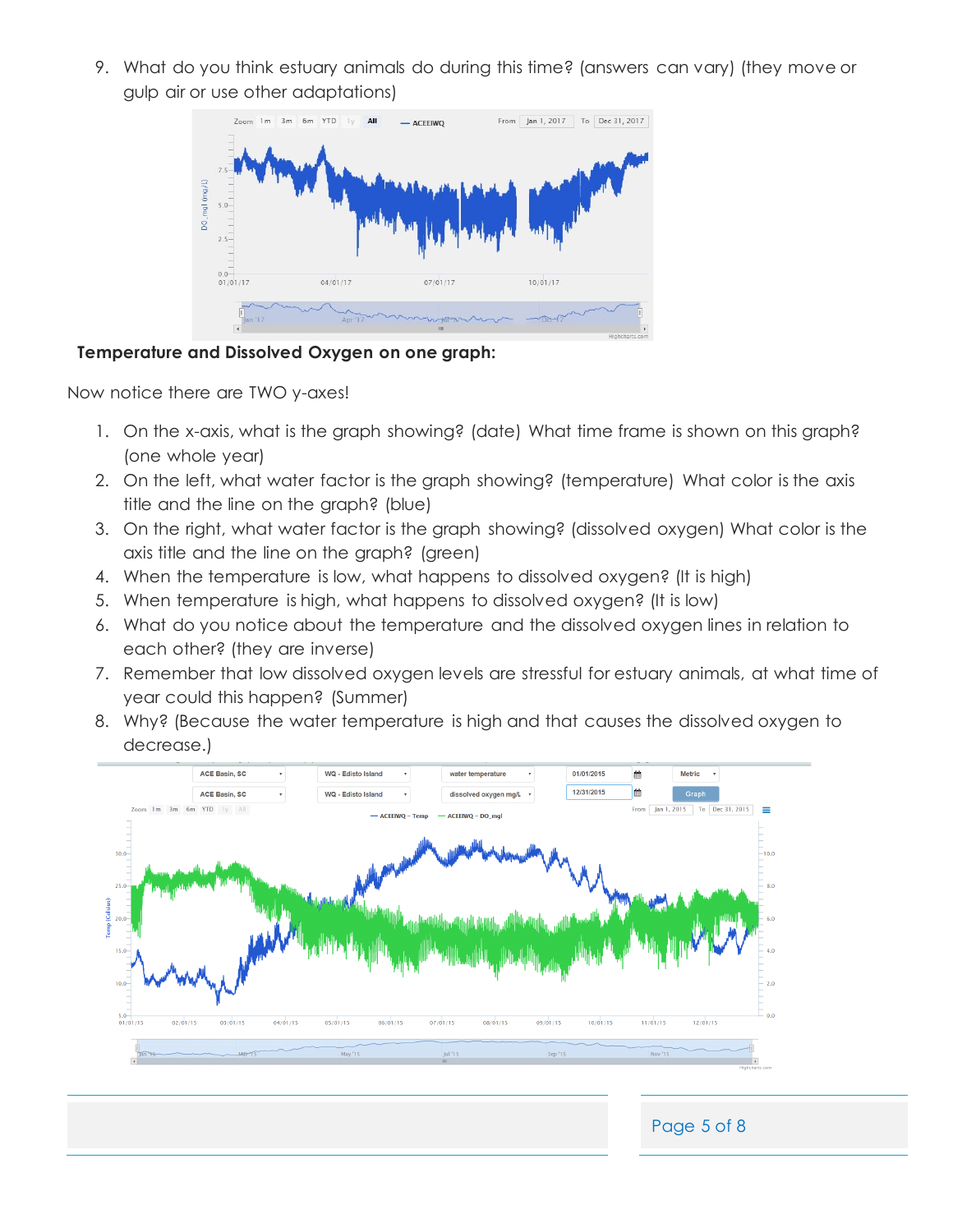# **Student Worksheets**

**Temperature Graph: This is a water temperature graph for a whole year. We measure water quality every 15 minutes all day, every day with a meter that stays out in the water all the time.** 

- 1. Look at the y-axis of the graph, what is the title?
- 2. What units are used to measure temperature in this graph?
- 3. Look at the x-axis of the graph, what does it say?
- 4. What is the time range on this graph?
- 5. When do you expect the coldest water temperatures to be? Does this graph show that? What was the coldest temperature this year?
- 6. What date had the highest water temperature for the year? Does this make sense?
- 7. Did the temperature ever go up and then down again throughout the year?



| Page 6 of 8 |
|-------------|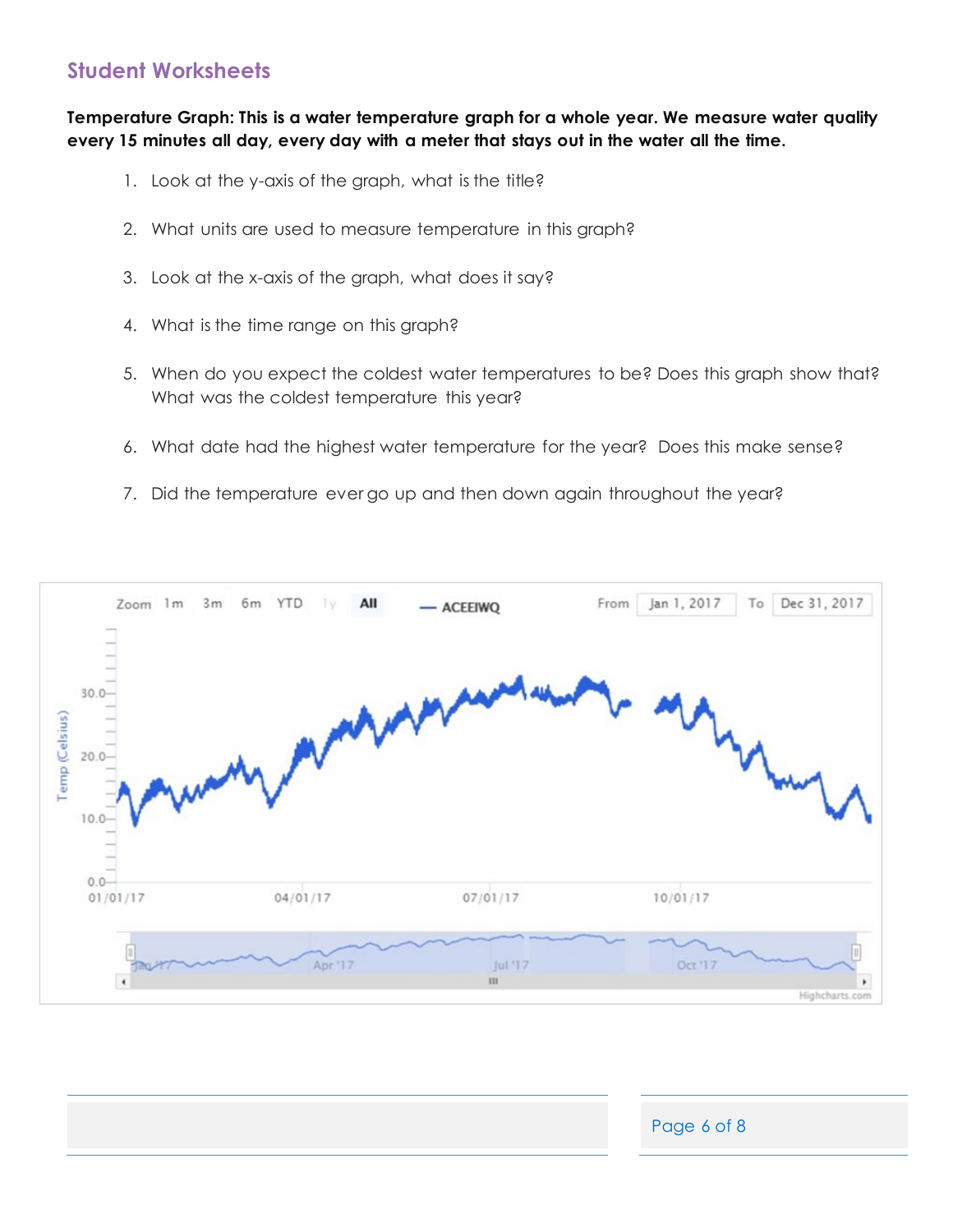**Dissolved Oxygen Graph: This is a dissolved oxygen graph for a whole year. We measure water quality every 15 minutes all day, every day with a meter that stays out in the water all the time. Dissolved Oxygen is necessary for all animals with gills that live in the water, like fish, crabs, and shrimp.** 

- 1. Look at the y-axis of the graph, what is the title?
- 2. What units are used to show dissolved oxygen?
- 3. Look at the x-axis of the graph, what does it say?
- 4. What is the time frame shown in this graph?
- 5. During what time of year does this graph show the lowest dissolved oxygen? What is the lowest level of dissolved oxygen?
- 6. During what time of year does this graph show the highest dissolved oxygen? What is the highest level of dissolved oxygen?
- 7. Did the dissolved oxygen ever go up and then down again throughout the year?
- 8. Animals get stressed when dissolved oxygen going below 4 mg/l for too long. Did the dissolved oxygen level ever go below 4mg/l? On what dates?
- 9. What do you think estuary animals do during this time?